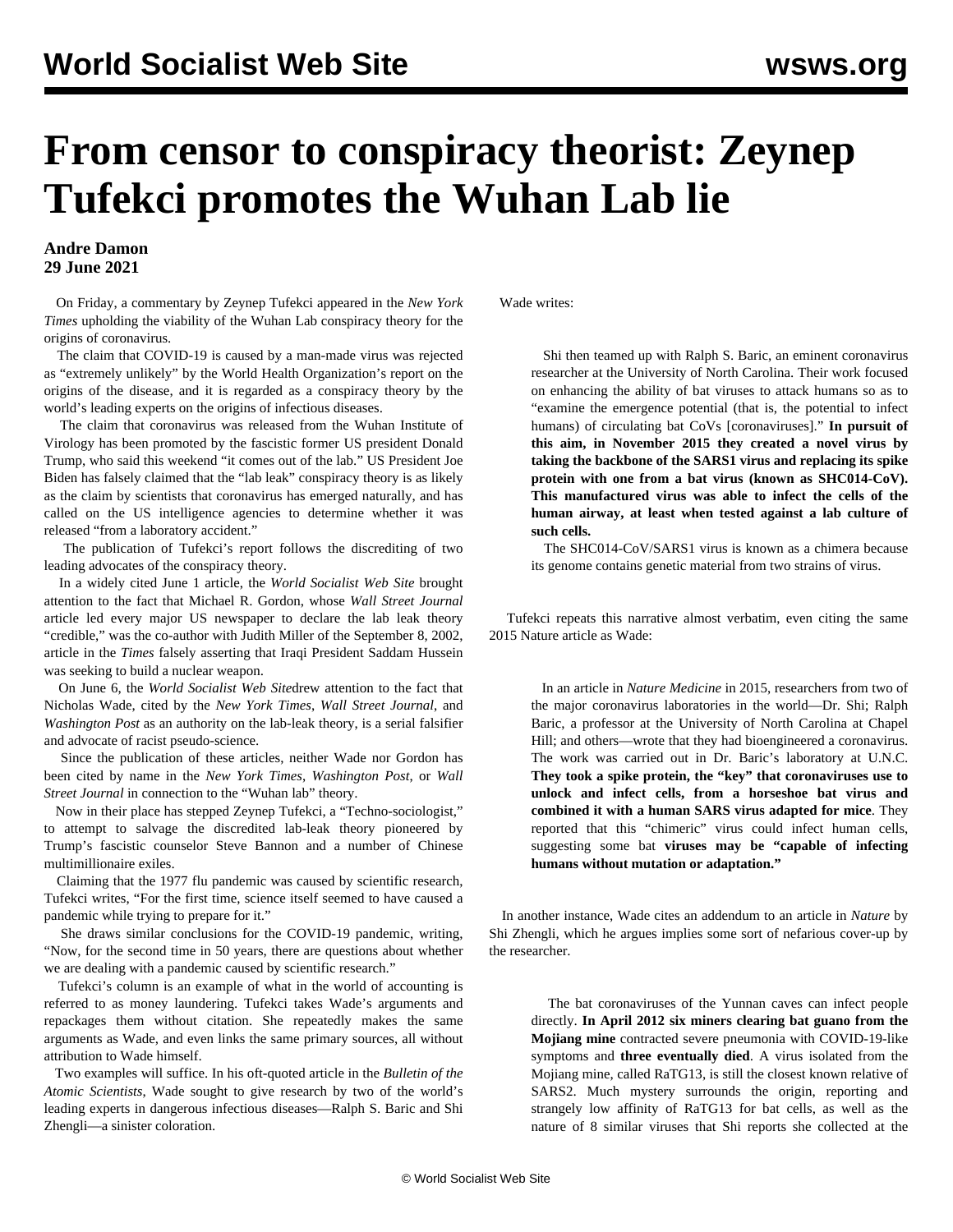same time but has not yet published despite their great relevance to the ancestry of SARS2.

 Tufekci not only borrows Wade's narrative, but cites the same obscure two-paragraph addendum published in *Nature* on November 17, 2020:

 Suspicious internet sleuths [combed through](https://twitter.com/luigi_warren/status/1259600008233377794) genomic databases and found that RaTG13 was an exact match for a bat coronavirus called 4991 retrieved from a cav[e implicated](https://www.nature.com/articles/s41586-020-2951-z) in an unexplained outbreak of pneumonia in 2012 among miners who **collected bat guano from a mine in Yunnan. Three of the six miners died.**

 The article likewise borrowed many arguments by Katherine Eban of *Vanity Fair* without citation, including comparing some bioresearch facilities to American dentists' offices. Tufekci later apologized to Eban on Twitter, claiming unconvincingly that "we didn't use your piece," but nevertheless inserted a link to Eban's report.

 Although Eban's article is less directly derivative of Wade's article than that of Tufekci, it directly cites Wade and links to his writings, also noting his "controversial" writings on racism.

 Why does Tufekci not cite Wade? The central purpose of her article is to launder the pseudo-scientific arguments of Nicholas Wade and make them once again suitable for citation without having to explain away the fact that Wade is a notorious liar and racist. She appropriates the arguments made by Wade, all the while claiming that she, unlike Wade, remains open-minded.

 Even as she claims her narrative "doesn't fit into 'camps' around the 'origin' question," she constructs a narrative that points every finger at scientists and China. For example:

 While the Chinese government's obstruction may keep us from knowing for sure whether the virus, SARS-CoV-2, came from the wild directly or through a lab in Wuhan or if genetic experimentation was involved, what we know already is troubling.

 Years of research on the dangers of coronaviruses, and the broader history of lab accidents and errors around the world, provided scientists with plenty of reasons to proceed with caution as they investigated this class of pathogens. But troubling safety practices persisted.

 The central argument made by Tufekci's piece is that there are two "theories" of the origins of COVID-19, both of which are approximately equally likely. This is not true. While every pandemic known to man has been shown to have a zoonotic origin, no one has ever been proven to have died from a genetically engineered disease. As Dan Samorodnitsky of *Massive Science*[wrote:](https://massivesci.com/articles/sars-cov-coronavirus-covid19-lab-leak-hypothesis/)

> One hypothesis requires a colossal cover-up and the silent, unswerving, leak-proof compliance of a vast network of scientists, civilians, and government officials for over a year. The other requires only for biology to behave as it always has, for a family of viruses that have done this before to do it again. The zoonotic spillover hypothesis is simple and explains everything. It's scientific malpractice to pretend that one idea is equally as meritorious as the other. The lab-leak hypothesis is a scientific *deus ex machina*, a narrative shortcut that points a finger at a

specific set of bad actors. I would be embarrassed to stand up in front of a room of scientists, lay out both hypotheses, and then pretend that one isn't clearly, obviously better than the other.

 The condemnation of Nicholas Wade's 2014 book in an earlie[r review](https://www.nytimes.com/2014/07/13/books/review/a-troublesome-inheritance-and-inheritance.html) in the *New York Times* applies just as well for Tufekci: "he does this sort of thing repeatedly: He constantly gathers up long shots, speculations and spurious claims, then declares they add up to substantiate his case."

 For instance, Tufekci categorically declares, "The 1977 pandemic was tied to research activities," the[n links](http://www.owlnet.rice.edu/~bioe301/public_html/kortum/class/students/hw/Palese) to an article that bluntly states, "there is no hard evidence available" to substantiate this essentially speculative claim.

 In other words, for Tufekci, as for Wade, the fact that something *might* have happened is a substantive argument for the fact that it *did* happen.

 Like Wade, Tufekci operates by negating the so-called Sagan Standard, that "extraordinary claims require extraordinary evidence."

 She makes an extraordinary claim—that COVID-19 is likely to be the first man-made pandemic in history—and offers up only speculation in lieu of evidence—that a virus could potentially have been made in a lab, that it could have potentially been released, that the release could have been covered up by lab workers, government officials at the local, state and national level, as well as in a conspiracy encompassing the United Nations and every leading expert in infectious diseases.

In other words, Zeynep Tufekci is a conspiracy theorist.

 This fact is particularly significant given her background and role as a leading advocate of the censorship of the Internet by technology companies.

 In 2016, she repeated critical arguments in the US efforts to prosecute journalist Julian Assange for exposing US war crimes in Iraq and Afghanistan that contributed to the deaths of hundreds of thousands of people.

"WikiLeaks Isn't Whistleblowing," she [wrote](https://www.nytimes.com/2016/11/05/opinion/what-were-missing-while-we-obsess-over-john-podestas-email.html).

 She called the Nobel Peace Prize–nominated journalist, the recipient of the Martha Gellhorn Prize for Journalism, and Amnesty International UK Media Award a "hacker," and called his publishing activities "a form of censorship," a distortion of Orwellian dimensions.

 This is all hogwash. As Nils Melzer, United Nations Special Rapporteur on torture and other cruel, inhuman or degrading treatment or punishment, [made clear:](https://www.ohchr.org/EN/NewsEvents/Pages/DisplayNews.aspx?NewsID=24665)

 Since 2010, when Wikileaks started publishing evidence of war crimes and torture committed by US forces, we have seen a sustained and concerted effort by several States towards getting Mr. Assange extradited to the United States for prosecution, raising serious concern over the criminalisation of investigative journalism in violation of both the US Constitution and international human rights law.

 From merely cheering on the persecution of journalists by the US government, Tufekci went on to actively call for censorship. In 2018, concretizing ideas she had been advancing for years, Tufekci wrote a commentary published by the *Times* on March 10, 2018, headlined "YouTube, the Great Radicalizer."

 She claimed that by "serving us what we want," Google was helping to propagate "conspiracy theories."

 She demanded that Google stop showing videos of a "leftish conspiratorial cast," and condemned it for promoting "far-left videos." The solution, Tufekci argued, was for Google to alter its algorithms to